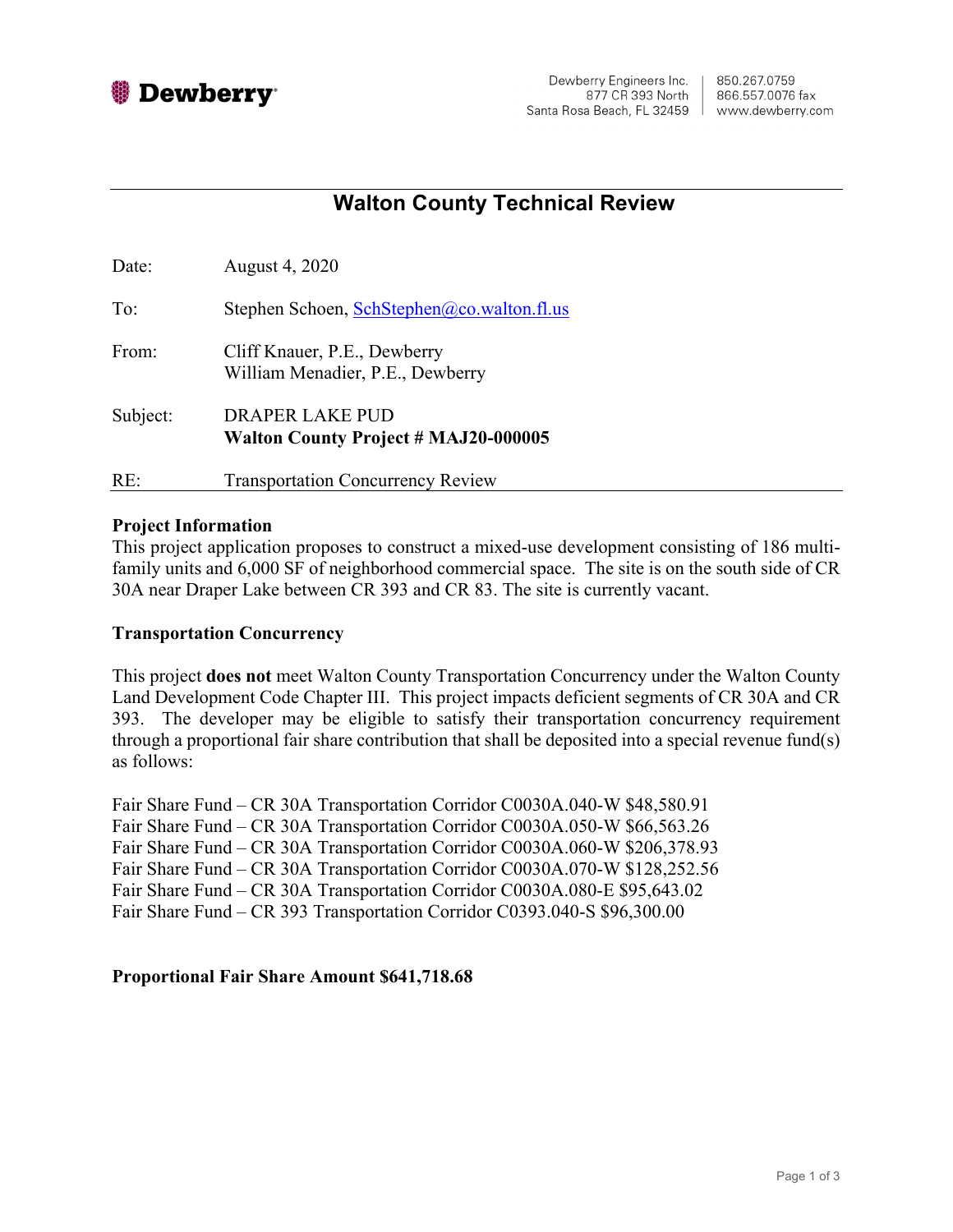### **Draper Lake PUD Transportation Certificate of Concurrency (MAJ20-000005) Parcel ID Numbers: 01-3S-20-34000-008-0000 & 01-3S-20-34030-000-00C0** August 4, 2020

#### **Expiration of Transportation Certificates of Concurrency are subject to the following conditions as listed below:**

#### Minor Development

For a minor development as defined in Chapter XI of the Land Development Code (LDC), a certificate of concurrency shall automatically expire six months after it is issued unless: (1) the Technical Review Committee has completed its review of the complete application and provided its comments and recommendations to the Director; (2) the Director has approved the application for minor development approval; and (3) the Department has issued a development order for the approved minor project. In that circumstance, the certificate of concurrency shall be automatically extended and shall remain valid until the development order expires.

Consistent with section 11.01.05B of the LDC, a development order for a minor development shall be valid for a period of two years from the date of issuance. A certificate of concurrency shall automatically expire simultaneously with the expiration of the development order, unless: (1) the infrastructure improvements committed to secure the development order for the minor development have been fully completed within the two year period following the issuance of the development order; or (2) as applicable, the applicant has timely paid the project's non-refundable proportionate fair share in full accordance with the requirements of Appendix C-3. If either criterion is timely satisfied, the development order shall be deemed vested for traffic concurrency for the approved project.

#### Major Development

For a major development as defined in Chapter XI of the LDC, a certificate of concurrency shall automatically expire six months after it is issued unless: (1) the Technical Review Committee has completed its review of the application and provided its comments and recommendations to the Director; and (2) the Director has issued his or her report recommending approval, approval with conditions, or denial of the application to the Planning Commission. In that event, the certificate of concurrency shall be automatically extended for an additional six month period to facilitate timely review of the application by the Planning Commission and the Board of County Commissioners consistent with the requirements of this Code, and the Board's issuance of a final order.

Except for final orders issued for a phased project, as more particularly described below, a final order approving a major development application shall be valid for a period of two years from rendition. A certificate of concurrency for a major development shall automatically expire simultaneously with the expiration of a final order unless: (1) within this two year period the applicant secures the requisite development order for the project and completes all of the site's infrastructure improvements; or (2) as applicable, the applicant timely pays the project's nonrefundable proportionate fair share in full in accordance with the requirements of Appendix C-3. If either criterion is timely satisfied, the development order shall be deemed vested for traffic concurrency for the approved project.

If the applicant fails to secure the requisite development order for a major development within two years from rendition of a final order, the certificate of concurrency shall automatically expire at the conclusion of this two year period. Thereafter, an applicant seeking to secure approval for the project after the expiration of a certificate of concurrency shall be required to submit an updated traffic concurrency analysis to reflect then current conditions, for which a reasonable fee shall be assessed for the cost of the new review. Based on approval of the updated analysis by the traffic concurrency manager, the applicant shall be required to apply for an amended final order from the Board of County Commissioners to address any deficiencies identified in the updated analysis, and to pay the project's additional proportionate fair share, as warranted, as a condition precedent to securing a development order for the project.

In the event a minor or major development order is challenged pursuant to s. 163.3215, Florida Statutes, the timelines for the expiration of the development order and certificate of concurrency, as detailed above, shall be tolled until all legal challenges are exhausted.

#### Master Development Phased Projects

A final order approving a major development application for a phased project, referred to herein as a "master development", other than a planned unit development, which is addressed in Chapter II of the LDC, shall be valid for a period of two years from rendition. A certificate of concurrency for a phased project shall automatically expire simultaneously with the expiration of the final order for the master development unless the applicant secures the requisite development order for the project within this two year period, and (1) completes the infrastructure for all phases of the master development, as approved; or (2) pays the master development's non-refundable proportionate fair share in full for all phases of the master development in accordance with the requirements of Appendix C-3; or (3) completes, at a minimum, the site's infrastructure improvements for the first phase of the approved master development and/or timely pays the master development's non-refundable proportionate fair share for the first phase of the master project, as applicable, in accordance with the requirements of Appendix C-3 of the LDC ; and (4) enters into a development agreement in accordance with the requirements of ss. 163.3220-163.3243, Florida Statutes, wherein the county and the applicant agree to a schedule for the timely construction and completion of the infrastructure for each remaining phase of the approved master development and/or the timely payment of the non-refundable proportionate fair share for each of the remaining phases of the approved master development.

For purposes of this section, "timely completion" of the site's infrastructure means that construction of the infrastructure for each phase of the master development is scheduled to commence, and commences, within one year of completion of the prior phase, and is scheduled to be completed, and is completed, within two years of the scheduled commencement date for that phase. The certificate of concurrency shall expire automatically if any phase of the master development is not timely completed in accordance with the timelines adopted in the development agreement. Upon the expiration of the certificate of concurrency for a master development, any unused traffic capacity reserved by the certificate for the remaining phases of the master project will be released from reservation and the county's CMS database will be updated to reflect this released, unused capacity.

# **鬱 Dewberry**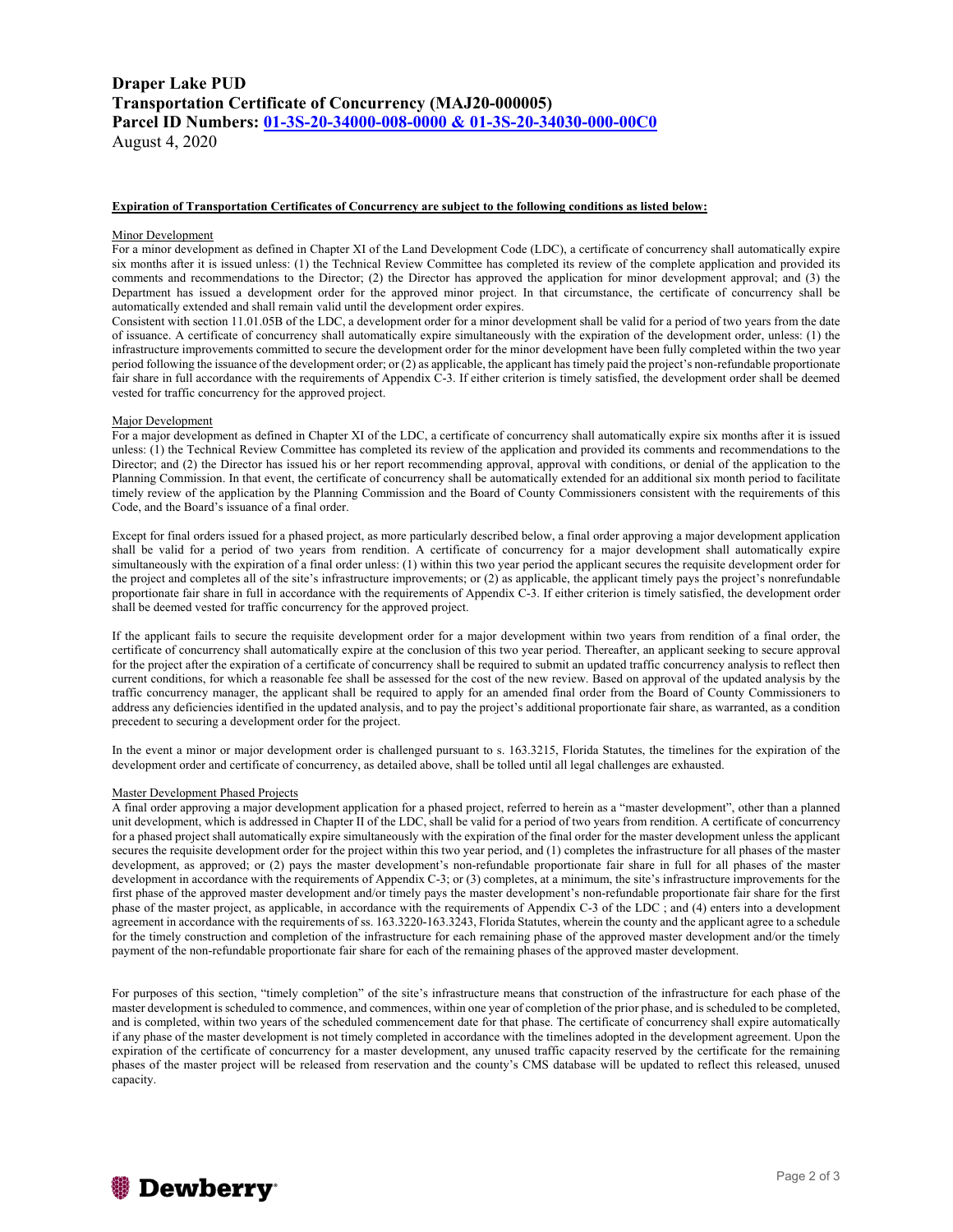# **Draper Lake PUD Transportation Certificate of Concurrency (MAJ20-000005) Parcel ID Numbers: 01-3S-20-34000-008-0000 & 01-3S-20-34030-000-00C0**

August 4, 2020

#### **Proportionate Fair Share Contribution**

(1) Applicants may submit a letter to withdraw their Development Order at any time prior to payment of a proportionate fair share contribution.

(2) Payment of a Proportionate Fair Share Contribution is due in full prior to issuance of the building permit for commercial development or recording of the final plat for residential development and shall be non-refundable. If the period of payment exceeds 12 months from the date of receipt of the Transportation Certificate of Concurrency in which a Proportionate Fair Share Contribution has been calculated then the proportionate share cost shall be recalculated based on the best estimate of the construction cost of the required improvement at the time of payment and adjusted accordingly.

(3) Upon payment of a Proportionate Fair Share Contribution in full, all trips attributable to the development shall be deemed vested, in conformity with Chapter III of the County's LDC.

(4) Developer improvements authorized under this Program involving dedications to the County must be completed upon final acceptance of the improvements and receipt of a warranty bond.

(5) Developer improvements authorized under this Program not involving dedications to the County must be completed upon recording of the final plat for residential development or upon issuance of a certificate of occupancy for non-residential development.

(6) Any requested change to a development project subsequent to a development order will be subject to additional proportionate fair share contributions.

#### **Fair Share Fund**

(1) The County will establish special transportation corridor revenue fund accounts for the appropriation of proportionate fair share payments made pursuant to this Program. Revenue from these accounts shall be used toward funding of scheduled improvements in the Capital Improvements Element (CIE) of the Comprehensive Plan, or as otherwise established in the terms of the Development Order.

(2) In the event a scheduled improvement is removed from the CIE, then the Fair Share funds collected for its construction may be applied toward the construction of other transportation improvements identified in the CIE, which will in the opinion of the County significantly benefit the impacted transportation system.

# *S* Dewberry